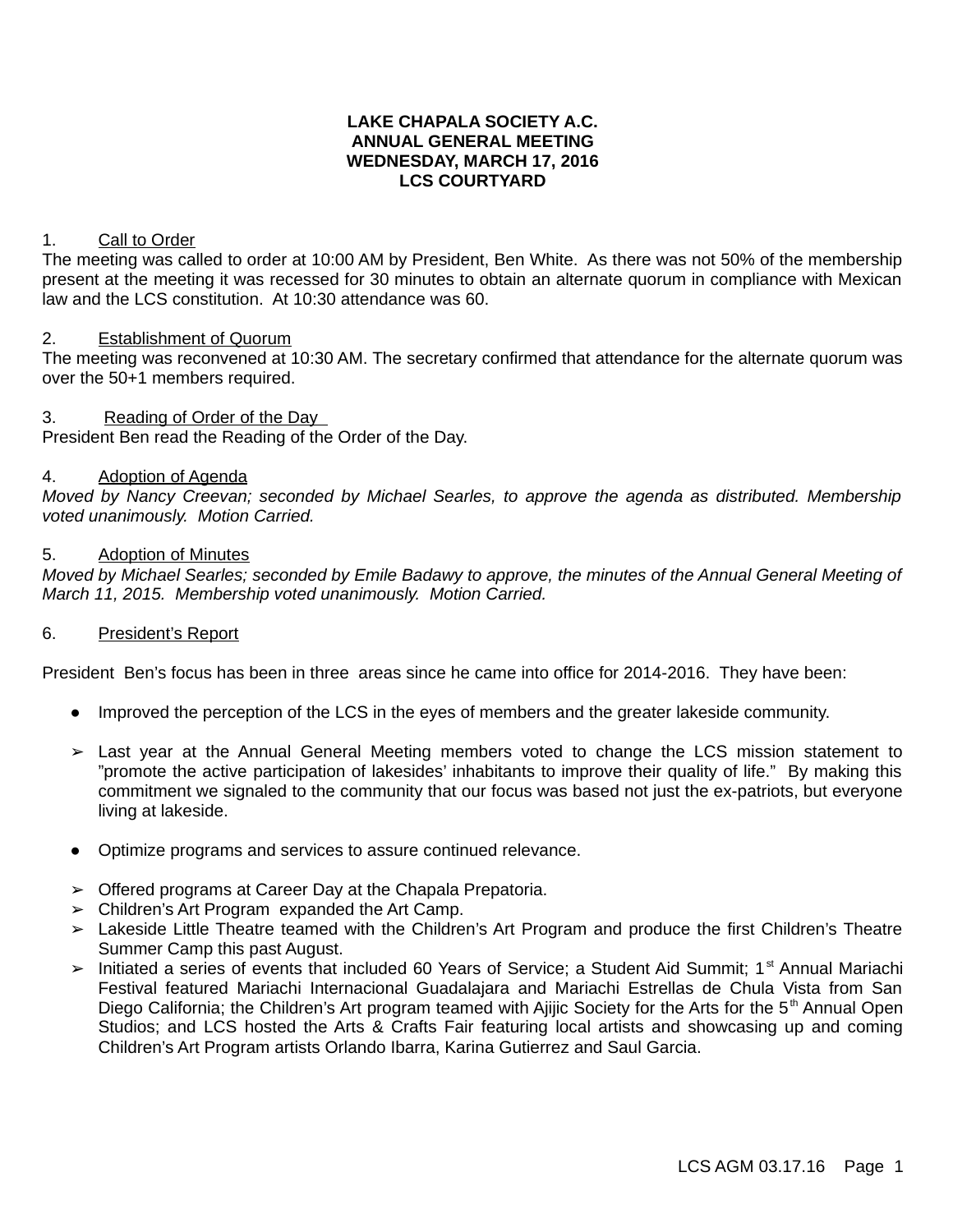- $\triangleright$  LCS offered a vast array of services for members with more than thirty programs available at LCS each week; working with INAPAN to facilitate acquisition of cards for special discounts; invited Segura Popular to attend our health fair to explain the benefits of the program and enroll members in their health insurance plan.
- $\triangleright$  Unveiled a new web site with a much more welcoming and current user interface to help to help keep our members informed of all of our offerings and events.
- ➢ In September Café Corazon opened on campus to service our members and this past January they renewed their contract for one year.
- Re-engineer LCS campus infrastructure to meet current and future needs.
- ➢ LCS purchased Ruth Darling lakefront property which now will enable LCS to build new facilities in the future without interruption of services and retention of our existing green space. To note, the funds for the purchase came from two generous donors who believe in the need for LCS to expand to meet its mission.
- $\triangleright$  LCS offered our members this past August the opportunity to hear from Notario #2 about wills in Mexico. Since August is the time when wills are offered at half price to initiate more estate planning to assist in our sustainability in the future for our long term plans.
- In summation this year LCS is augmenting existing offerings and implementing new and improved programs to support our mission. This will require additional funding. Membership dues, donations and fundraisers are key components to help the finance our mission. To that end the LCS has recently formed an Annual Giving Fund with the goal of raising 400,000 pesos this year. It will be 11% of our total 2016 operating budget. If each member contributed 200 pesos we would meet this goal. President Ben requested that every member donate. Members can contribute in two ways: using the envelope enclosed in the directory and drop off at the LCS Service Office or go on line to the LCS website and click on donate to annual giving and make your donation there.

# 7. Ratification of 2015 Financial Report

The Treasurer, Michael Searles, provided a financial report for 2015 and noted that LCS finished the year with a surplus of \$3,334,555 pesos and had increased its net asset value to over twenty (20) million pesos.

*Moved by Michael Searles; seconded by Howard Feldstein, that in accordance with the Constitution, the audited financial statements for 2015 & 2014 with accompanying footnotes as presented to the members be ratified. Membership voted unanimously. Motion Carried.*

# 8. Receipt of 2016 Budget Projections

The Treasurer, Michael Searles, presented the 2016 budget as approved by the Board.

*In accordance with the Constitution, the financial projections for 2016 must be presented to and received by the members each year at the AGM. This item does not require a motion or a vote.*

## 9. Received Report from External Financial Auditor for 2015 and Ratified appointment of External Auditor 2016

Cate Howell, Vice-President standing in for Matthew Butler, Chairperson of the LCS Board Audit Committee reported on the Audit.

**➢** Auditor's Opinion on Financial Statements

Cate Howell introduced Aldo Martinez and read the opinion issued by Salles Sainz-Grant Thornton with respect to the financial statements for the year ended December 31, 2015 as follows: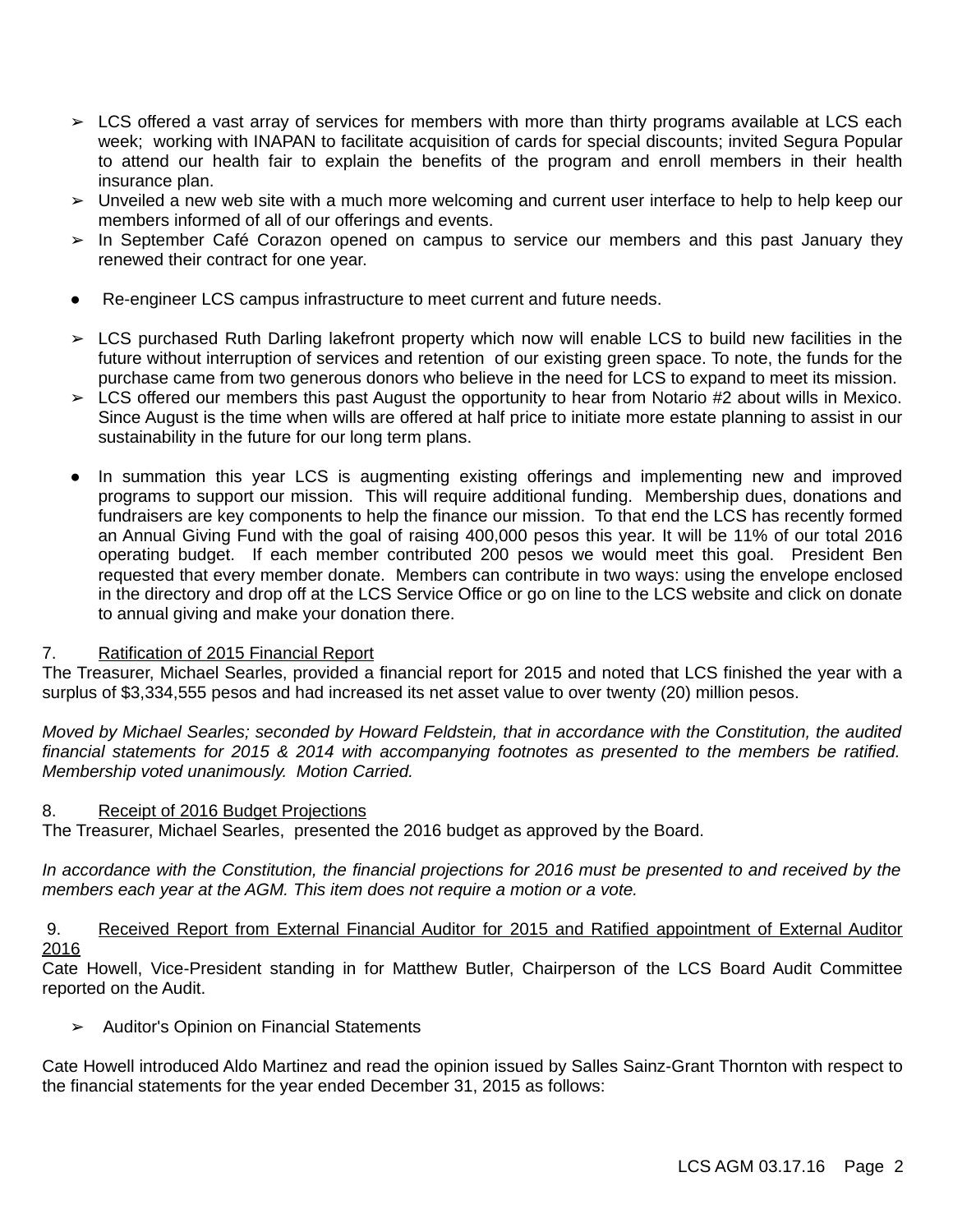# **Unqualified Opinion**

In our opinion, the financial statements present fairly, in all material respects, the financial position of The Lake Chapala Society, A.C., as of December 31, 2015 and 2014, and its financial performance, and its cash flows for the years then ended, in accordance with Mexican Financial Reporting Standards.

Cate Howell, standing in for Matthew Butler, Chair of the Audit Committee proposed the following Resolution:

➢ 2015 AGM Resolution re Ratification of Appointment of Auditors

*Moved by Cate Howell; seconded by Peter Soderman to ratify the appointment of Salles Sainz Grant Thornton S.C. as auditors of The Lake Chapala Society A.C. for the financial year ending December 31, 2015. Membership voted unanimously. Motion carried.*

## 10. Ratification of Membership Categories & Dues

- $\geq$  The Board did not recommend any changes to membership categories & dues for 2016.
- ➢ President Ben White on behalf of the Board gave a Life Membership to Marianne O'Halloran for her 22 years of service to LCS..
- ➢ Terry Vidal, Executive Director acknowledged the following for their outstanding service to LCS to Robert Katz, Glorine Barnhardt and Chuck Ball.

## 11. Ratification of Reserve Fund Deposit

Michael Searles, Treasurer spoke on behalf of the Board which has approved the allocation of \$50,000 pesos to the reserve fund to continue our strategy to accumulate up to 12 months of our operating costs into the Reserve fund.

This transfer will bring the total reserve fund to a total of \$600,000 pesos.

The reserve fund is restricted according to the LCS Constitution to the following:

- $\geq$  Emergency capital repairs or replacements in excess of 2% of the annual budget;
- ➢ Employee severance;
- ➢ Other uses at the discretion of the membership and determined at an AGM or an Extraordinary Meeting called for that purpose.

In accordance with the constitution this AGM is required to ratify the Board's decision to transfer \$50,000 pesos to the Reserve Fund.

*Moved by Michael Searles seconded by Nancy Creeven to ratify 50,000 MXN to be transferred to the Reserve Fund. Membership unanimously approved. Motion carried.*

## 12. Report on Annual Objectives

President Ben White updated the membership on the annual objectives of the standing committees at LCS as follows: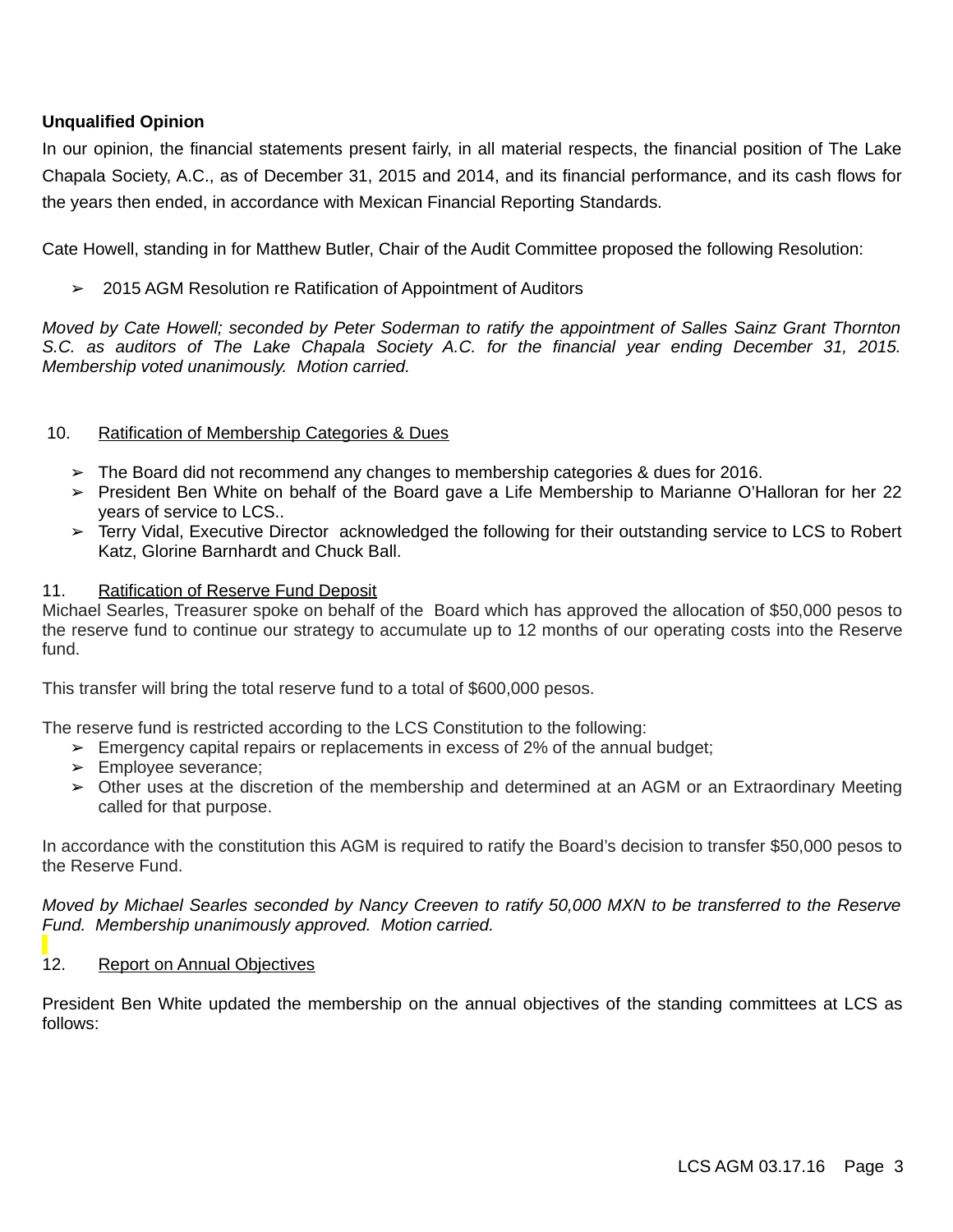- Audit Committee
- $\triangleright$  Oversight of successful completion of the external audit by Grant-Thornton;
- $\geq$  Coordinated LCS response to audit findings;
- ➢ Along with Treasurer, Michael Searles coordinating with Grant-Thornton to develop final report with a clean opinion of LCS finances for 2015.
- Campus Committee
- ➢ Submitted to the Board a conceptual building design to including classrooms, meeting space, education needs and space requirements to integrate the English and Spanish libraries ;
- ➢ At a special meeting of the Board the conceptual design was approved, the Board instructed the committee to obtain cost estimates for the approved design;
- ➢ The committee developed a Request for Proposal (RFP), identified qualified architectural firms and sent out RFP;
- $\geq$  The committee has received three responses and is in the process of evaluating proposals.
- Community Committee:
- ➢ Developed a marketing plan that includes three segments-soon to be retirees and retirees 0-2 years, lakeside residents of 2+ years, Mexican Business and Professionals, Mexican families living at Lakeside, and recurring members and donors;
- $>$  Marketing plan was approved by the Board on October 2015;
- ➢ New member orientation class is being offered every three months and has been well received.
- Fund Development Committee
- $\geq$  Annual Giving Fund has been approved by the Board;
- ➢ Ad-Hoc committee has been established in anticipation of a Capital Campaign to re-engineer the LCS campus based on the work of the Campus Committee;
- ➢ Coordinating with Community Committee to develop strategies to increase membership and update/develop marketing brochures.
- Program Committee
- $\geq$  Based on one of the goals of the marketing plan to implement a adult continuing education program the committee has developed the policy and structure to implement a pilot program this summer. Peter Soderman stated that this program requires participation only if a member.
- Finance Committee

·

- ➢ Implemented procedures to accompany the policies to strengthen internal controls and ensure financial assets are managed properly;
- ➢ Performed the annual Internal Control Questionnaire in conjunction with the Audit Committee of the Board;
- ➢ Reviewed the current investment vehicles used by LCS and made recommendations that will yield a higher return without an increase in risk;
- $\geq$  Participated in the preparation, review and adoption of 2016 budget;
- $\sim$  Worked with Grant-Thornton on the 2<sup>ndt</sup> external audit of LCS financial records.

## 13. Election of Board Officers & Directors-at-Large Ratification

The Chair of the Nominating Committee, Nancy Creevan, was introduced. She presented the candidates being put forward by the Nominating Committee:

- President: Frank Benjamin White ( $2<sup>nd</sup>$  term to 2018);
- Secretary: Carole Jeanne Wolff  $(2^{nd}$  term to 2018).

Nancy Creevan asked if there were in nominations from the floor: None stated.